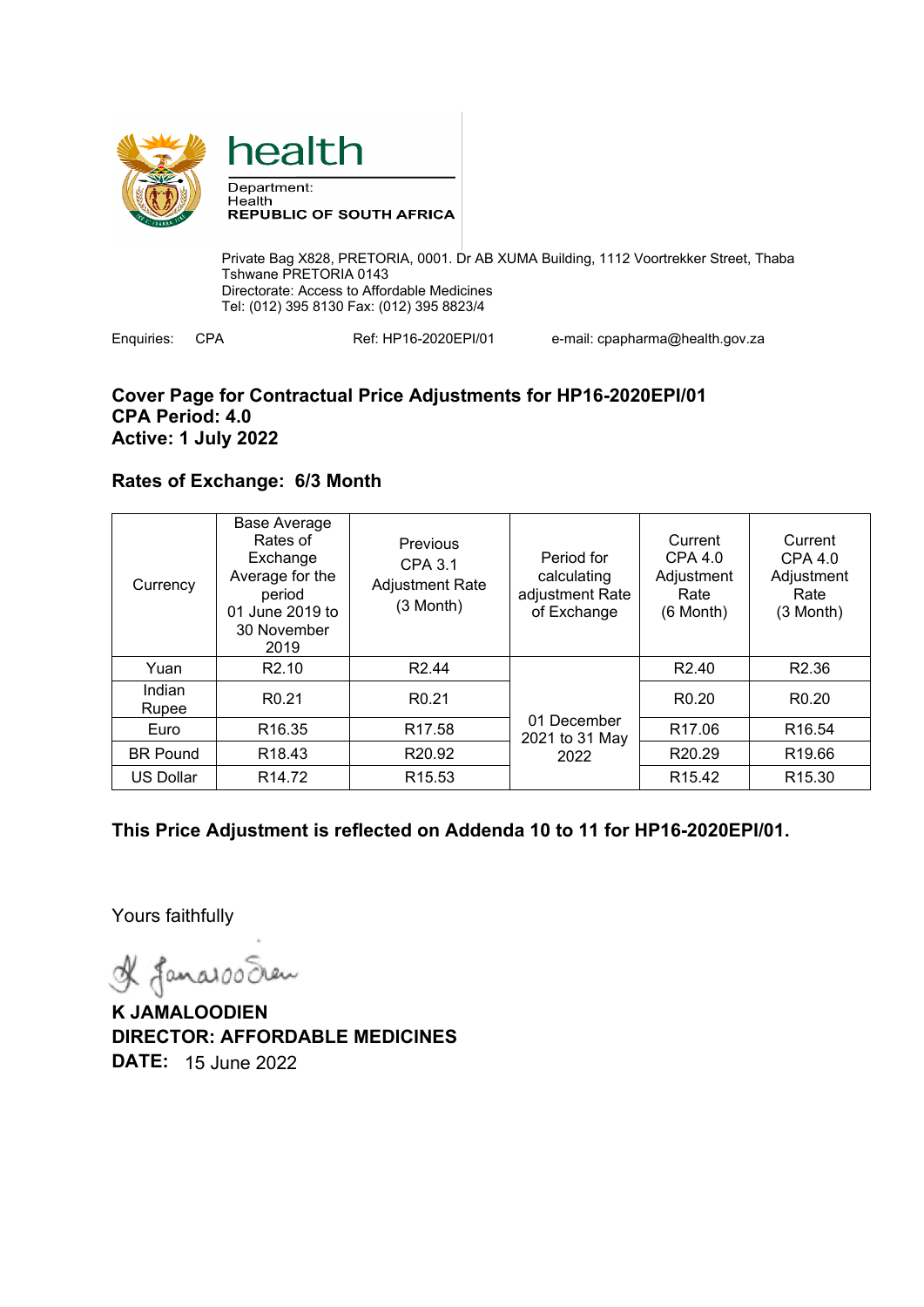

Private Bag X828, PRETORIA, 0001. Dr AB XUMA Building, 1112 Voortrekker Street, Thaba Tshwane PRETORIA 0143 Directorate: Access to Affordable Medicines Tel: (012) 395 8130 Fax: (012) 395 8823/4

.

Enquiries: CPA **Ref: HP16-2020EPI/01** e-mail: cpapharma@health.gov.za

#### **CONTRACT NUMBER HP16-2020EPI/01: SUPPLY AND DELIVERY OF VACCINES USED IN THE EXPANDED PROGRAMME ON IMMUNISATION OF THE DEPARTMENT OF HEALTH FOR THE PERIOD OF 01 JULY 2020 TO 31 DECEMBER 2023**

## **ADDENDUM 10: SANOFI AVENTIS SA (PTY) LTD- PRICE ADJUSTMENT**

The Department has activated the right to price reduction due to favourable changes in foreign exchange. Please amend your records for the following Sanofi-Aventis SA (Pty) Ltd price, effective 1 July 2022.

| Item<br><b>No</b> | <b>Description</b>                                                                                                                                                                             | <b>NSN</b> | Current<br><b>Price</b> | <b>Revised</b><br><b>Price</b> |
|-------------------|------------------------------------------------------------------------------------------------------------------------------------------------------------------------------------------------|------------|-------------------------|--------------------------------|
|                   | Vaccine, combined tetanus and diphtheria,<br>containing 2IU of Purified diphtheria toxoid<br>and 20IU Purified tetanus toxoid per 0.5ml,<br>10 dose vial. For intramuscular<br>administration. | 181825242  | R <sub>181.07</sub>     | R <sub>179.56</sub>            |

In the event that an incorrect price adjustment was made during the calculation of the contract price adjustment, the Department of Health reserves the right to adjust the price in accordance with the correct calculation.

Foreign exchange adjustments may not result in a price exceeding the current Single Exit Price.

Yours faithfully

anal

**MS K JAMALOODIEN DIRECTOR: AFFORDABLE MEDICINES DATE:** 15 June 2022